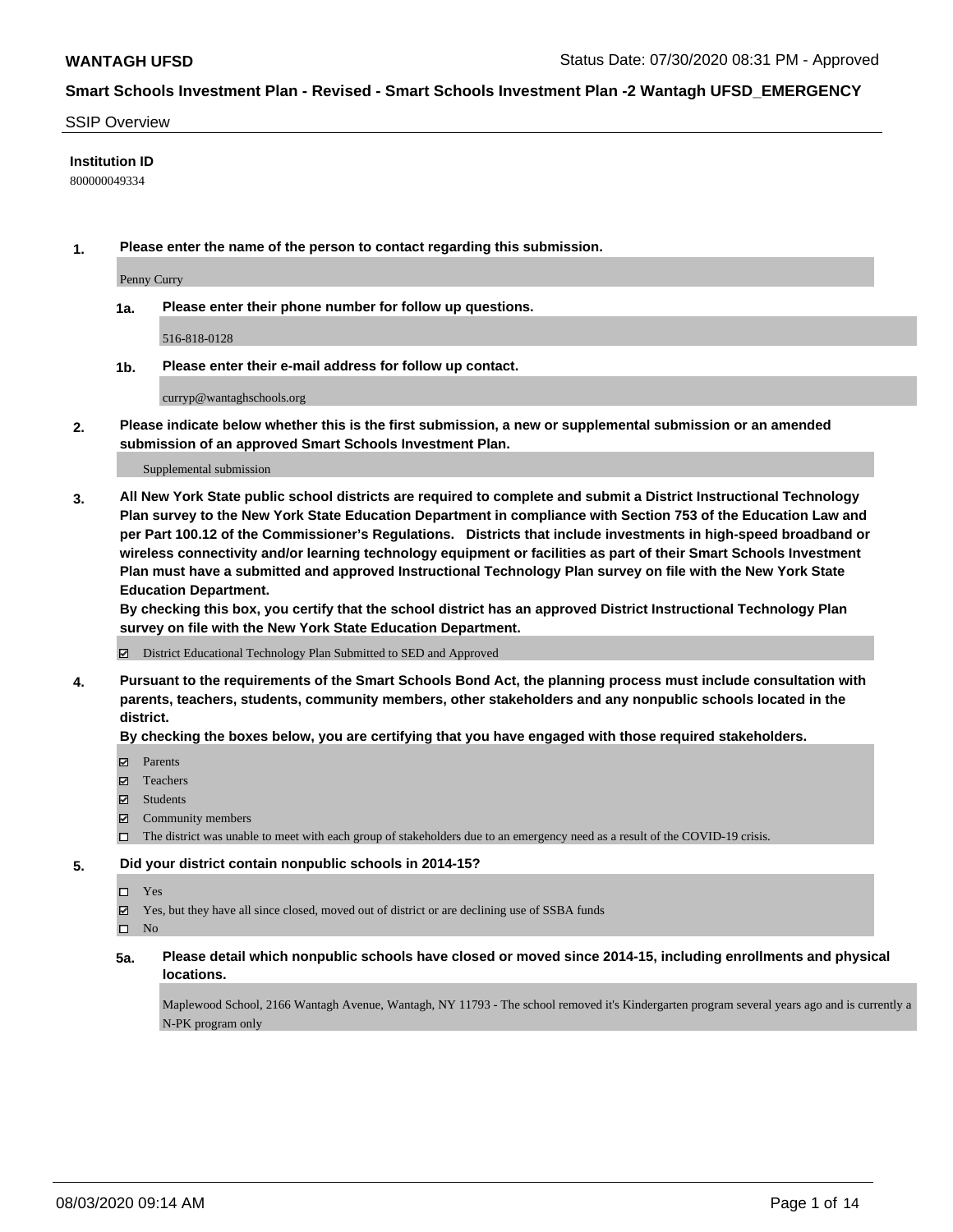### SSIP Overview

**6. Certify that the following required steps have taken place by checking the boxes below:**

- The district developed and the school board approved a preliminary Smart Schools Investment Plan.
- $\boxtimes$  The preliminary plan was posted on the district website for at least 30 days. The district included an address to which any written comments on the plan should be sent.
- $\boxtimes$  The school board conducted a hearing that enabled stakeholders to respond to the preliminary plan. This hearing may have occured as part of a normal Board meeting, but adequate notice of the event must have been provided through local media and the district website for at least two weeks prior to the meeting.
- $\Box$  The school board was unable to conduct a hearing that enabled stakeholders to respond to the preliminary plan due to an emergency need as a result of the COVID-19 crisis.
- The district prepared a final plan for school board approval and such plan has been approved by the school board.
- $\boxtimes$  The final proposed plan that has been submitted has been posted on the district's website.
- **6a. Please upload the proposed Smart Schools Investment Plan (SSIP) that was posted on the district's website, along with any supporting materials. Note that this should be different than your recently submitted Educational Technology Survey. The Final SSIP, as approved by the School Board, should also be posted on the website and remain there during the course of the projects contained therein.**

Wantagh UFSD Smart Schools Funding Phase Two April 2020.pdf

**6b. Enter the webpage address where the final Smart Schools Investment Plan is posted. The Plan should remain posted for the life of the included projects.**

https://www.wantaghschools.org/cms/lib/NY01001016/Centricity/Domain/17/Wantagh%20UFSD%20Smart%20Schools%20Funding%20Phase%20 Two%20April%202020.pdf

**7. Please enter an estimate of the total number of students and staff that will benefit from this Smart Schools Investment Plan based on the cumulative projects submitted to date.**

3,600

**8. An LEA/School District may partner with one or more other LEA/School Districts to form a consortium to pool Smart Schools Bond Act funds for a project that meets all other Smart School Bond Act requirements. Each school district participating in the consortium will need to file an approved Smart Schools Investment Plan for the project and submit a signed Memorandum of Understanding that sets forth the details of the consortium including the roles of each respective district.**

 $\Box$  The district plans to participate in a consortium to partner with other school district(s) to implement a Smart Schools project.

**9. Please enter the name and 6-digit SED Code for each LEA/School District participating in the Consortium.**

| <b>Partner LEA/District</b> | <b>ISED BEDS Code</b> |
|-----------------------------|-----------------------|
| (No Response)               | (No Response)         |

**10. Please upload a signed Memorandum of Understanding with all of the participating Consortium partners.**

(No Response)

**11. Your district's Smart Schools Bond Act Allocation is:**

\$1,587,330

**12. Final 2014-15 BEDS Enrollment to calculate Nonpublic Sharing Requirement**

|            | Public Enrollment | Nonpublic Enrollment | Total Enrollment | Nonpublic Percentage |
|------------|-------------------|----------------------|------------------|----------------------|
| Enrollment | 3.115             |                      | 3.115.00         | 0.00                 |

**13. This table compares each category budget total, as entered in that category's page, to the total expenditures listed in the category's expenditure table. Any discrepancies between the two must be resolved before submission.**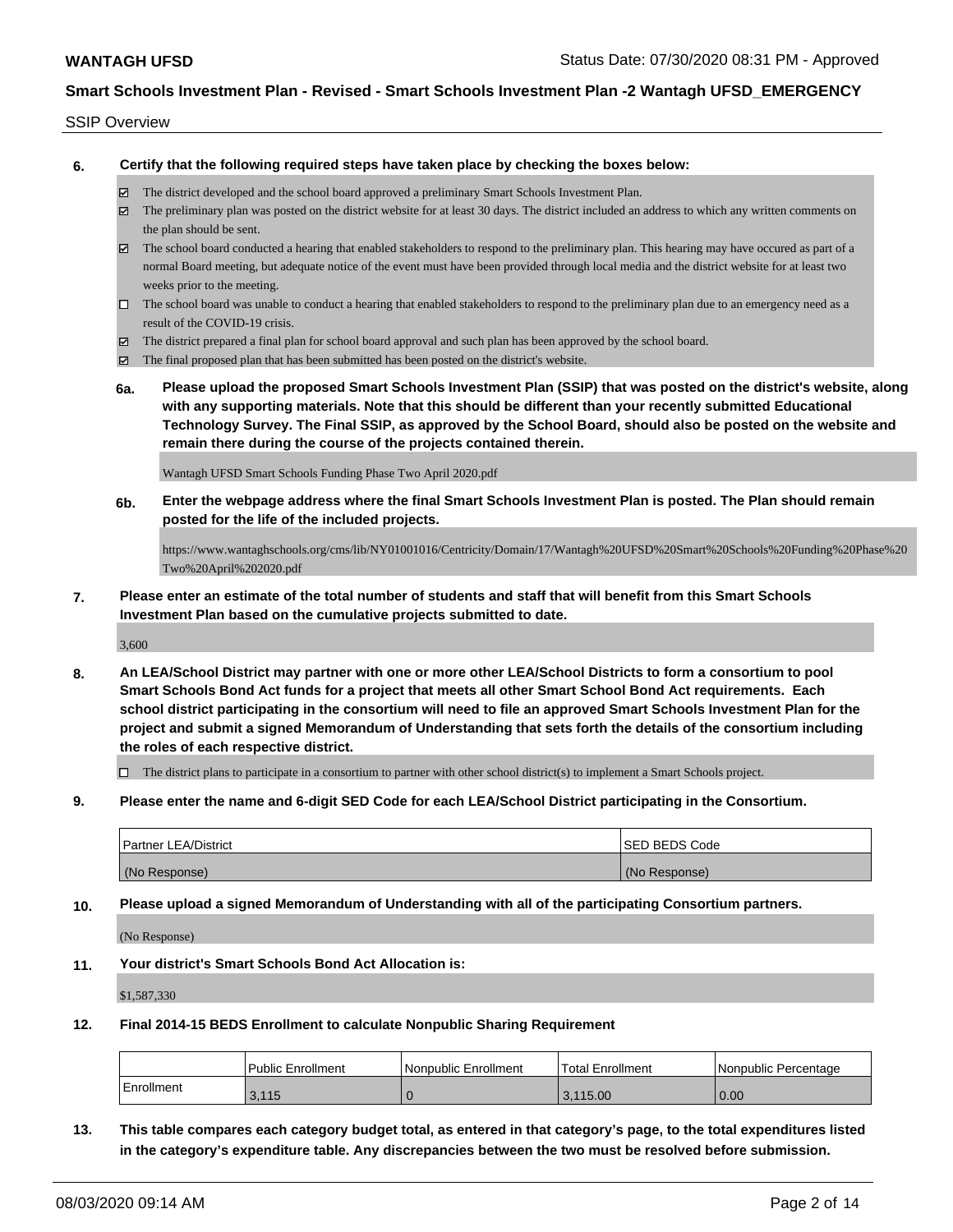SSIP Overview

|                                          | Sub-Allocations | <b>Expenditure Totals</b> | <b>Difference</b> |
|------------------------------------------|-----------------|---------------------------|-------------------|
| <b>School Connectivity</b>               | 0.00            | 0.00                      | 0.00              |
| Connectivity Projects for<br>Communities | 0.00            | 0.00                      | 0.00              |
| Classroom Technology                     | 250,024.95      | 250,024.95                | 0.00              |
| Pre-Kindergarten Classrooms              | 0.00            | 0.00                      | 0.00              |
| Replace Transportable<br>Classrooms      | 0.00            | 0.00                      | 0.00              |
| <b>High-Tech Security Features</b>       | 0.00            | 0.00                      | 0.00              |
| Nonpublic Loan                           | 0.00            | 0.00                      | 0.00              |
| Totals:                                  | 250,025         | 250,025                   | 0                 |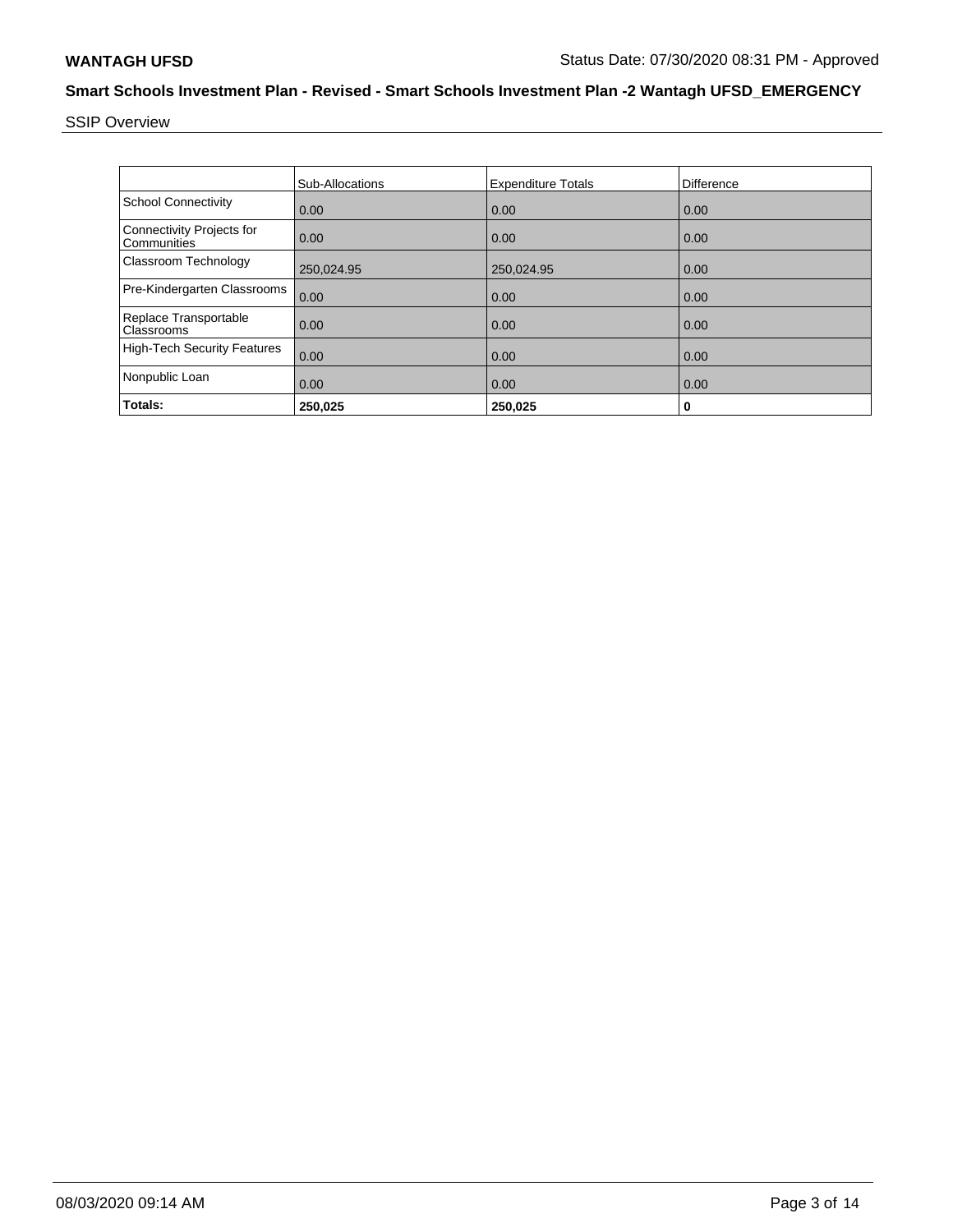School Connectivity

- **1. In order for students and faculty to receive the maximum benefit from the technology made available under the Smart Schools Bond Act, their school buildings must possess sufficient connectivity infrastructure to ensure that devices can be used during the school day. Smart Schools Investment Plans must demonstrate that:**
	- **• sufficient infrastructure that meets the Federal Communications Commission's 100 Mbps per 1,000 students standard currently exists in the buildings where new devices will be deployed, or**
	- **• is a planned use of a portion of Smart Schools Bond Act funds, or**
	- **• is under development through another funding source.**

**Smart Schools Bond Act funds used for technology infrastructure or classroom technology investments must increase the number of school buildings that meet or exceed the minimum speed standard of 100 Mbps per 1,000 students and staff within 12 months. This standard may be met on either a contracted 24/7 firm service or a "burstable" capability. If the standard is met under the burstable criteria, it must be:**

**1. Specifically codified in a service contract with a provider, and**

**2. Guaranteed to be available to all students and devices as needed, particularly during periods of high demand, such as computer-based testing (CBT) periods.**

**Please describe how your district already meets or is planning to meet this standard within 12 months of plan submission.**

(No Response)

**1a. If a district believes that it will be impossible to meet this standard within 12 months, it may apply for a waiver of this requirement, as described on the Smart Schools website. The waiver must be filed and approved by SED prior to submitting this survey.**

 $\Box$  By checking this box, you are certifying that the school district has an approved waiver of this requirement on file with the New York State Education Department.

**2. Connectivity Speed Calculator (Required). If the district currently meets the required speed, enter "Currently Met" in the last box: Expected Date When Required Speed Will be Met.**

|                  | l Number of     | Required Speed | Current Speed in | Expected Speed | Expected Date                           |
|------------------|-----------------|----------------|------------------|----------------|-----------------------------------------|
|                  | <b>Students</b> | In Mbps        | l Mbps           | to be Attained | When Required                           |
|                  |                 |                |                  |                | l Within 12 Months ISpeed Will be Met l |
| Calculated Speed | (No Response)   | 0.00           | (No Response)    | (No Response)  | (No Response)                           |

**3. Describe how you intend to use Smart Schools Bond Act funds for high-speed broadband and/or wireless connectivity projects in school buildings.**

(No Response)

**4. Describe the linkage between the district's District Instructional Technology Plan and how the proposed projects will improve teaching and learning. (There should be a link between your response to this question and your responses to Question 1 in Section IV - NYSED Initiatives Alignment: "Explain how the district use of instructional technology will serve as a part of a comprehensive and sustained effort to support rigorous academic standards attainment and performance improvement for students."** 

**Your answer should also align with your answers to the questions in Section II - Strategic Technology Planning and the associated Action Steps in Section III - Action Plan.)**

(No Response)

**5. If the district wishes to have students and staff access the Internet from wireless devices within the school building, or in close proximity to it, it must first ensure that it has a robust Wi-Fi network in place that has sufficient bandwidth to meet user demand.**

**Please describe how you have quantified this demand and how you plan to meet this demand.**

(No Response)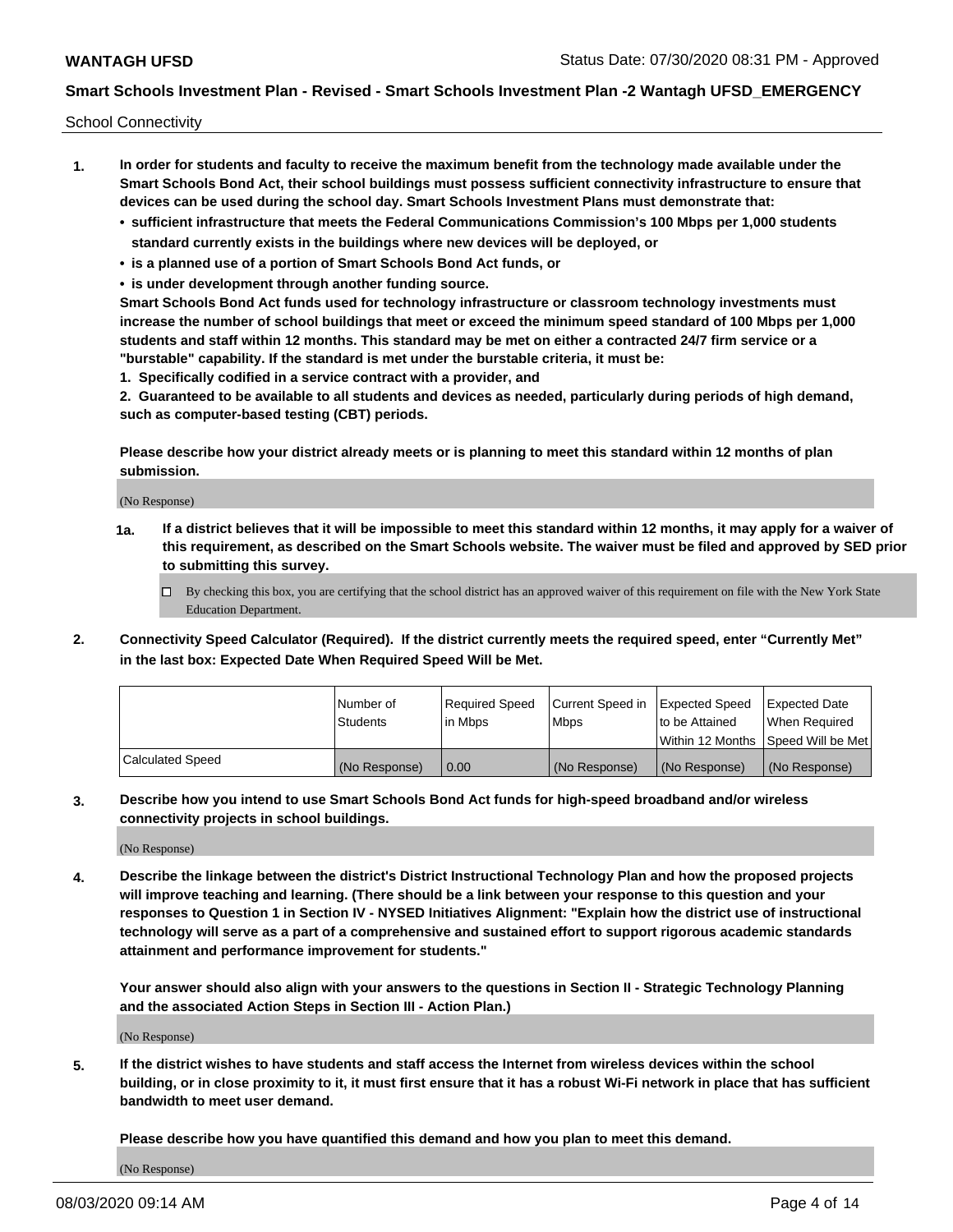School Connectivity

**6. Smart Schools plans with any expenditures in the School Connectivity category require a project number from the Office of Facilities Planning. Districts must submit an SSBA LOI and receive project numbers prior to submitting the SSIP. As indicated on the LOI, some projects may be eligible for a streamlined review and will not require a building permit.**

**Please indicate on a separate row each project number given to you by the Office of Facilities Planning.**

| Project Number |  |
|----------------|--|
| (No Response)  |  |

**7. Certain high-tech security and connectivity infrastructure projects may be eligible for an expedited review process as determined by the Office of Facilities Planning.**

### **Was your project deemed eligible for streamlined review?**

(No Response)

### **8. Include the name and license number of the architect or engineer of record.**

| Name          | License Number |
|---------------|----------------|
| (No Response) | (No Response)  |

### **9. Public Expenditures – Loanable (Counts toward the nonpublic loan calculation)**

| Select the allowable expenditure type.<br>Repeat to add another item under each type. | <b>PUBLIC</b> Items to be<br>l Purchased | Quantity           | Cost Per Item    | <b>Total Cost</b> |
|---------------------------------------------------------------------------------------|------------------------------------------|--------------------|------------------|-------------------|
| (No Response)                                                                         | (No Response)                            | l (No<br>Response) | (No<br>Response) | $\overline{0.00}$ |
|                                                                                       |                                          | O                  | 0.00             |                   |

### **10. Public Expenditures – Non-Loanable (Does not count toward nonpublic loan calculation)**

| Select the allowable expenditure | <b>PUBLIC</b> Items to be purchased | Quantity      | Cost per Item | <b>Total Cost</b> |
|----------------------------------|-------------------------------------|---------------|---------------|-------------------|
| type.                            |                                     |               |               |                   |
| Repeat to add another item under |                                     |               |               |                   |
| each type.                       |                                     |               |               |                   |
| (No Response)                    | (No Response)                       | (No Response) | (No Response) | 0.00              |
|                                  |                                     |               | 0.00          |                   |

### **11. Final 2014-15 BEDS Enrollment to calculate Nonpublic Sharing Requirement (no changes allowed.)**

|            | Public Enrollment | Nonpublic Enrollment | Total Enrollment | l Nonpublic Percentage |
|------------|-------------------|----------------------|------------------|------------------------|
| Enrollment | 3.115             |                      | 3.115.00         | 0.00                   |

### **12. Total Public Budget - Loanable (Counts toward the nonpublic loan calculation)**

|                                                      | Public Allocations | <b>Estimated Nonpublic Loan</b><br>Amount | Estimated Total Sub-Allocations |
|------------------------------------------------------|--------------------|-------------------------------------------|---------------------------------|
| Network/Access Costs                                 | (No Response)      | 0.00                                      | 0.00                            |
| School Internal Connections and<br><b>Components</b> | (No Response)      | 0.00                                      | 0.00                            |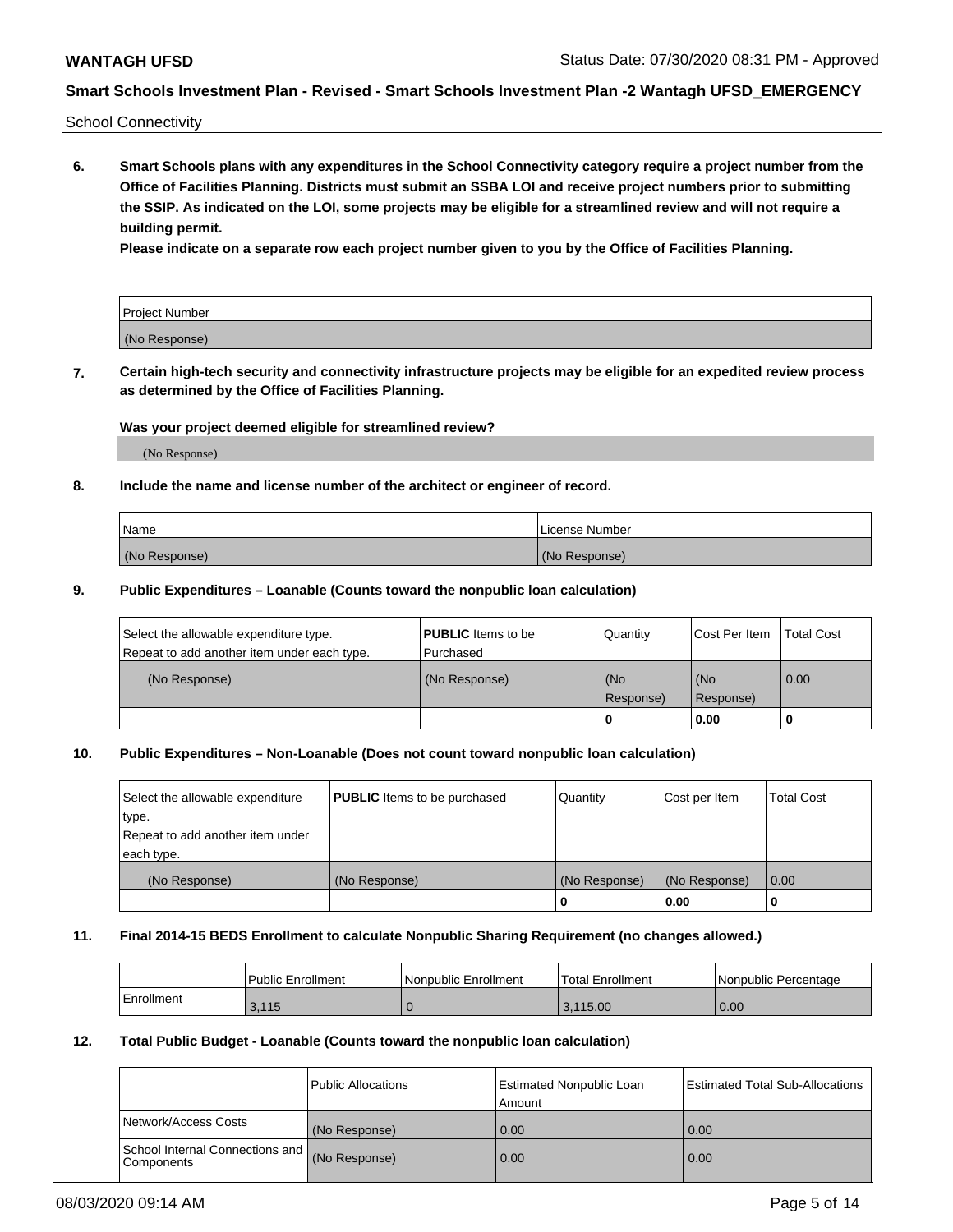School Connectivity

|         | Public Allocations | <b>Estimated Nonpublic Loan</b><br>l Amount | <b>Estimated Total Sub-Allocations</b> |
|---------|--------------------|---------------------------------------------|----------------------------------------|
| l Other | (No Response)      | 0.00                                        | 0.00                                   |
| Totals: | 0.00               | 0                                           |                                        |

# **13. Total Public Budget – Non-Loanable (Does not count toward the nonpublic loan calculation)**

|                                                   | Sub-<br>Allocation |
|---------------------------------------------------|--------------------|
| Network/Access Costs                              | (No Response)      |
| Outside Plant Costs                               | (No Response)      |
| <b>School Internal Connections and Components</b> | (No Response)      |
| <b>Professional Services</b>                      | (No Response)      |
| Testing                                           | (No Response)      |
| <b>Other Upfront Costs</b>                        | (No Response)      |
| <b>Other Costs</b>                                | (No Response)      |
| Totals:                                           | 0.00               |

# **14. School Connectivity Totals**

|                          | Total Sub-Allocations |
|--------------------------|-----------------------|
| Total Loanable Items     | 0.00                  |
| Total Non-Ioanable Items | 0.00                  |
| Totals:                  |                       |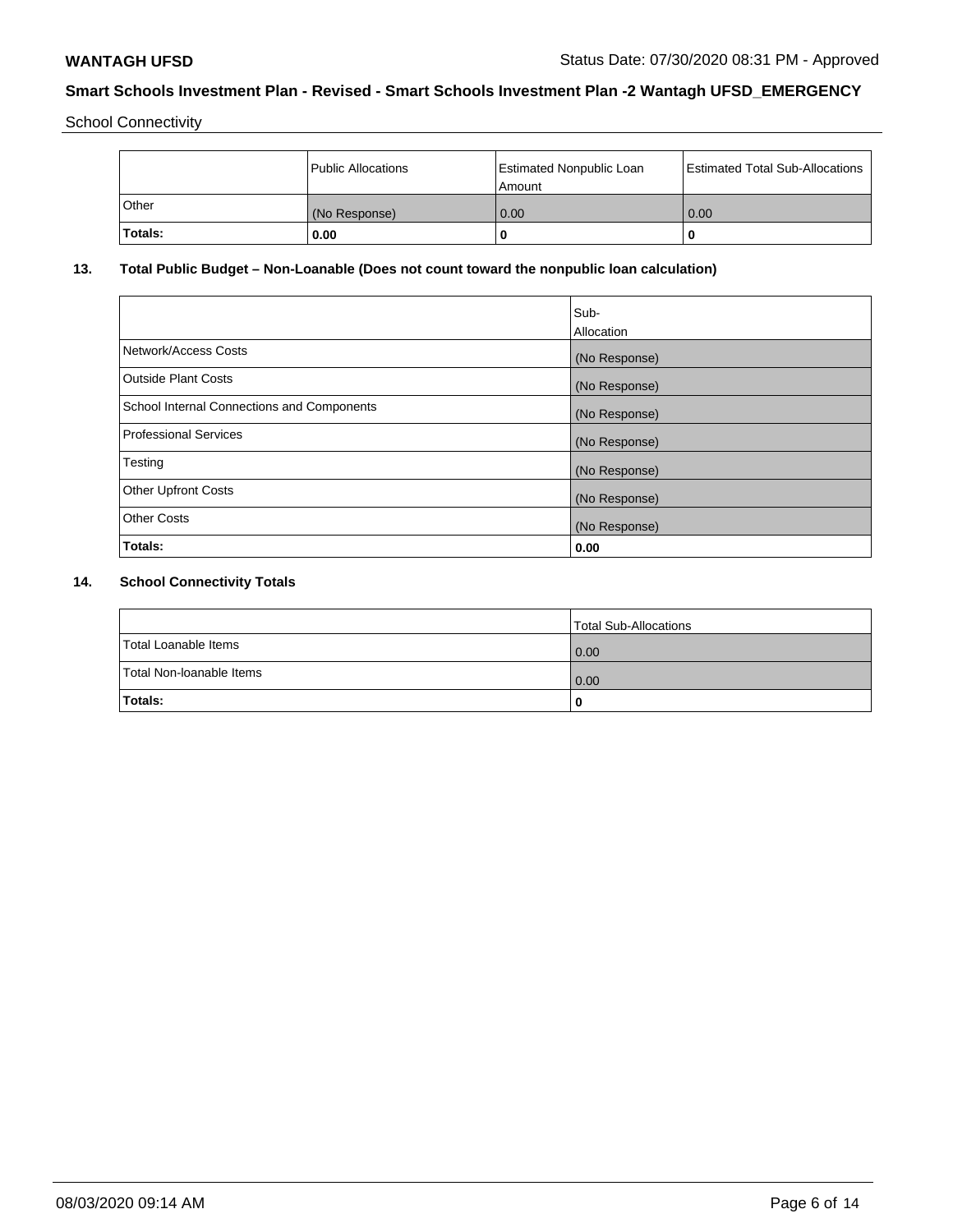Community Connectivity (Broadband and Wireless)

**1. Describe how you intend to use Smart Schools Bond Act funds for high-speed broadband and/or wireless connectivity projects in the community.**

(No Response)

**2. Please describe how the proposed project(s) will promote student achievement and increase student and/or staff access to the Internet in a manner that enhances student learning and/or instruction outside of the school day and/or school building.**

(No Response)

**3. Community connectivity projects must comply with all the necessary local building codes and regulations (building and related permits are not required prior to plan submission).**

 $\Box$  I certify that we will comply with all the necessary local building codes and regulations.

**4. Please describe the physical location of the proposed investment.**

(No Response)

**5. Please provide the initial list of partners participating in the Community Connectivity Broadband Project, along with their Federal Tax Identification (Employer Identification) number.**

| <b>Project Partners</b> | l Federal ID # |
|-------------------------|----------------|
| (No Response)           | (No Response)  |

**6. Please detail the type, quantity, per unit cost and total cost of the eligible items under each sub-category.**

| Select the allowable expenditure | Item to be purchased | Quantity      | Cost per Item | <b>Total Cost</b> |
|----------------------------------|----------------------|---------------|---------------|-------------------|
| type.                            |                      |               |               |                   |
| Repeat to add another item under |                      |               |               |                   |
| each type.                       |                      |               |               |                   |
| (No Response)                    | (No Response)        | (No Response) | (No Response) | 0.00              |
|                                  |                      | o             | 0.00          |                   |

**7. If you are submitting an allocation for Community Connectivity, complete this table.**

**Note that the calculated Total at the bottom of the table must equal the Total allocation for this category that you entered in the SSIP Overview overall budget.**

|                                    | Sub-Allocation |
|------------------------------------|----------------|
| Network/Access Costs               | (No Response)  |
| Outside Plant Costs                | (No Response)  |
| <b>Tower Costs</b>                 | (No Response)  |
| <b>Customer Premises Equipment</b> | (No Response)  |
| <b>Professional Services</b>       | (No Response)  |
| Testing                            | (No Response)  |
| <b>Other Upfront Costs</b>         | (No Response)  |
| <b>Other Costs</b>                 | (No Response)  |
| Totals:                            | 0.00           |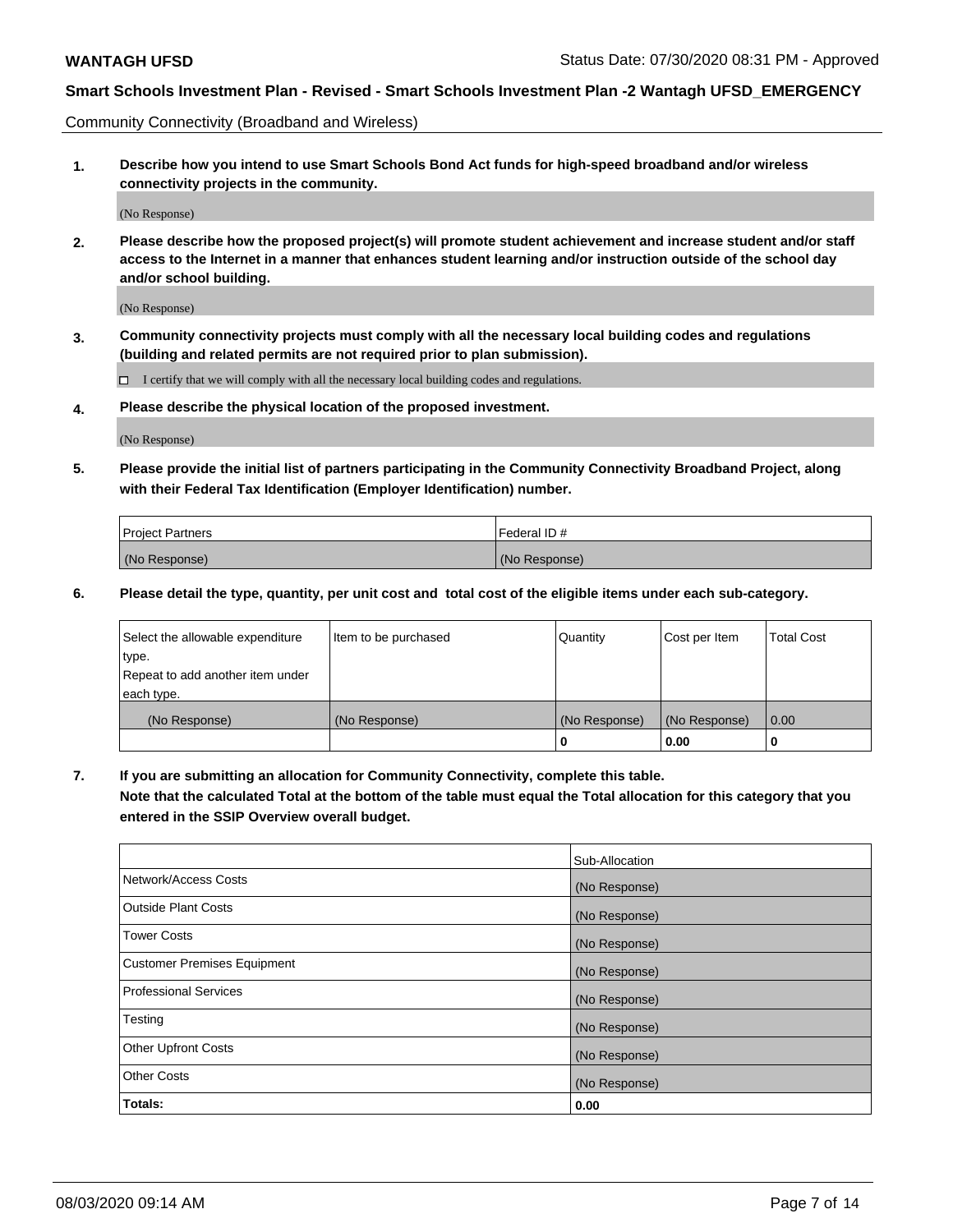### Classroom Learning Technology

**1. In order for students and faculty to receive the maximum benefit from the technology made available under the Smart Schools Bond Act, their school buildings must possess sufficient connectivity infrastructure to ensure that devices can be used during the school day. Smart Schools Investment Plans must demonstrate that sufficient infrastructure that meets the Federal Communications Commission's 100 Mbps per 1,000 students standard currently exists in the buildings where new devices will be deployed, or is a planned use of a portion of Smart Schools Bond Act funds, or is under development through another funding source. Smart Schools Bond Act funds used for technology infrastructure or classroom technology investments must increase the number of school buildings that meet or exceed the minimum speed standard of 100 Mbps per 1,000 students and staff within 12 months. This standard may be met on either a contracted 24/7 firm service or a "burstable" capability. If the standard is met under the burstable criteria, it must be: 1. Specifically codified in a service contract with a provider, and**

- **2. Guaranteed to be available to all students and devices as needed, particularly during periods of high demand,**
- **such as computer-based testing (CBT) periods.**

**Please describe how your district already meets or is planning to meet this standard within 12 months of plan submission.**

The Wantagh Union Free School District is currently a member of the Nassau BOCES Bo-TIE network. Through this network, Bo-TIE provides member school districts with Internet Access through Lightower. As of November 2016, Wantagh Schools subscriber bandwidth was increased to 300 Mbps (WAN) with 10 Gb connection between school buildings (LAN). District enrollment is currently 2,780 students, meeting the required bandwidth of 100 Mbps per 1,000 students in order to support the proposed infrastructure upgrade with the use of SSBA funds.

- **1a. If a district believes that it will be impossible to meet this standard within 12 months, it may apply for a waiver of this requirement, as described on the Smart Schools website. The waiver must be filed and approved by SED prior to submitting this survey.**
	- By checking this box, you are certifying that the school district has an approved waiver of this requirement on file with the New York State Education Department.
- **2. Connectivity Speed Calculator (Required). If the district currently meets the required speed, enter "Currently Met" in the last box: Expected Date When Required Speed Will be Met.**

|                  | l Number of     | Required Speed | Current Speed in | Expected Speed                      | <b>Expected Date</b> |
|------------------|-----------------|----------------|------------------|-------------------------------------|----------------------|
|                  | <b>Students</b> | l in Mbps      | <b>Mbps</b>      | Ito be Attained                     | When Required        |
|                  |                 |                |                  | Within 12 Months ISpeed Will be Met |                      |
| Calculated Speed | 2.780           | 278.00         | 350              | (No Response)                       | <b>Currently Met</b> |

**3. If the district wishes to have students and staff access the Internet from wireless devices within the school building, or in close proximity to it, it must first ensure that it has a robust Wi-Fi network in place that has sufficient bandwidth to meet user demand.**

**Please describe how you have quantified this demand and how you plan to meet this demand.**

During the 2018-19 school year, the district utilized our SSBA approved funds to upgrade wireless connectivity districtwide including all instructional classrooms and large group meeting rooms.

The district utilized SSBA funds to upgrade wireless access in all instructional classrooms by doing the following:

- Wire all instructional classrooms with an 802.11ac Access Point.

- All wireless network equipment including switches, wireless controllers and management software to secure wireless connectivity within district locations was upgraded to support the infrastructure.

 This plan secured a wireless access point in every classroom within the district to provide robust wireless coverage and enable the district to continue with its current one to one mobile device initiative.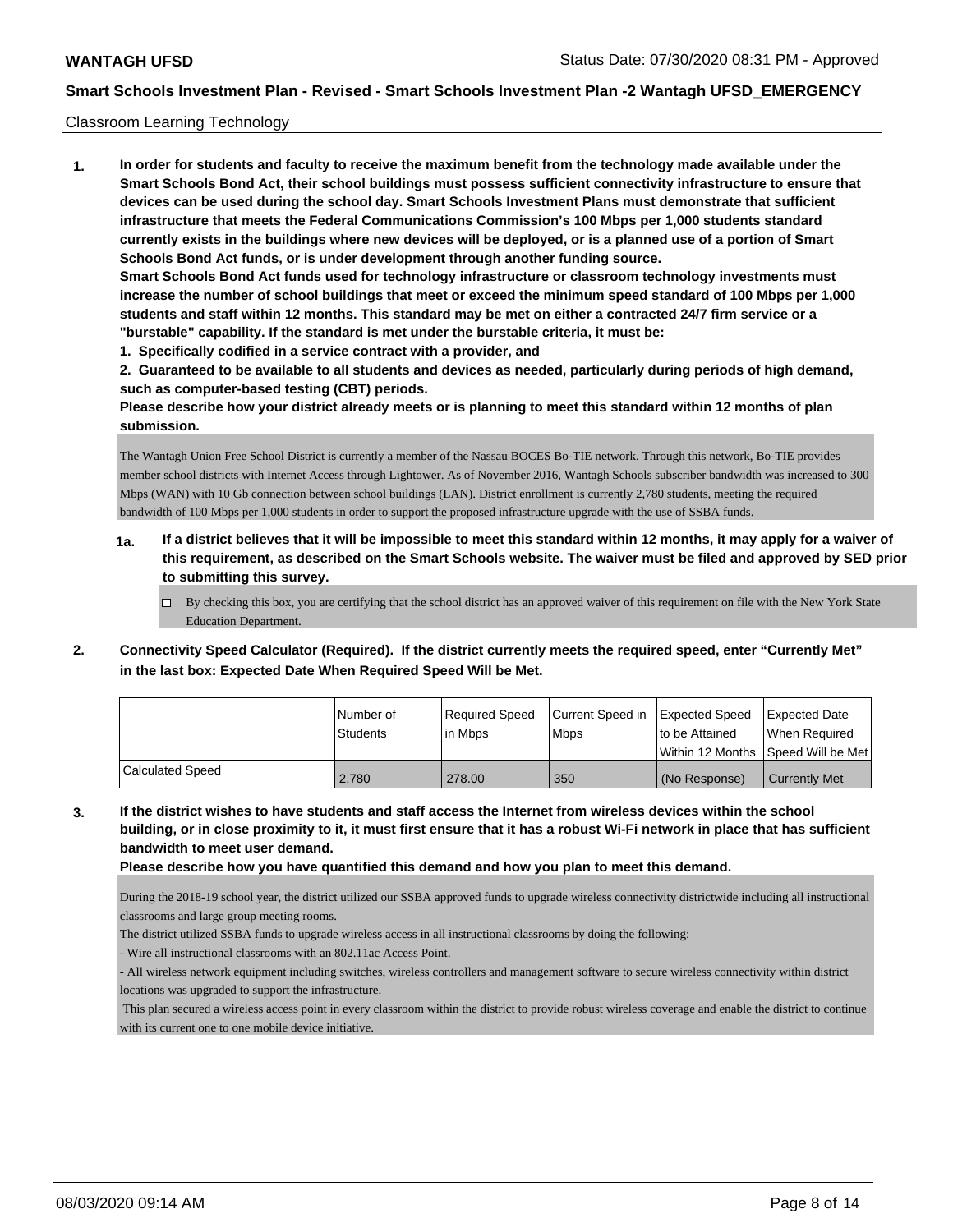### Classroom Learning Technology

**4. All New York State public school districts are required to complete and submit an Instructional Technology Plan survey to the New York State Education Department in compliance with Section 753 of the Education Law and per Part 100.12 of the Commissioner's Regulations. Districts that include educational technology purchases as part of their Smart Schools Investment Plan must have**

**a submitted and approved Instructional Technology Plan survey on file with the New York State Education Department.**

- By checking this box, you are certifying that the school district has an approved Instructional Technology Plan survey on file with the New York State Education Department.
- **5. Describe the devices you intend to purchase and their compatibility with existing or planned platforms or systems. Specifically address the adequacy of each facility's electrical, HVAC and other infrastructure necessary to install and support the operation of the planned technology.**

With the remaining SSBA funds, the district intends to purchase approximately 665 Acer Chromebooks for K-5 students to use in school as well as home when deemed appropriate. With the recent wireless infrastructure upgrade, all classrooms can support at least 30 devices at a given time.

- **6. Describe how the proposed technology purchases will:**
	- **> enhance differentiated instruction;**
	- **> expand student learning inside and outside the classroom;**
	- **> benefit students with disabilities and English language learners; and**
	- **> contribute to the reduction of other learning gaps that have been identified within the district.**

**The expectation is that districts will place a priority on addressing the needs of students who struggle to succeed in a rigorous curriculum. Responses in this section should specifically address this concern and align with the district's Instructional Technology Plan (in particular Question 2 of E. Curriculum and Instruction: "Does the district's instructional technology plan address the needs of students with disabilities to ensure equitable access to instruction, materials and assessments?" and Question 3 of the same section: "Does the district's instructional technology plan address the provision of assistive technology specifically for students with disabilities to ensure access to and participation in the general curriculum?")**

**In addition, describe how the district ensures equitable access to instruction, materials and assessments and participation in the general curriculum for both SWD and English Language Learners/Multilingual Learners (ELL/MLL) students.**

With the purchase of these additional devices for our K-5 students, students will have the opportunity to utilize these for instruction in school as well as to continue learning outside the classroom. As addressed in the approved technology plan, this technology will allow for differentiated instruction using various tools such as Google Classroom to provide individualized lessons. The district also subscribes to various online programs including but not limited to, Envision Math, IXL, and Raz-Kids. These programs allow teachers to individualize learning for their students and assign resources to support differentiated instruction. Students will be able to access additional resources such as video resources and other visual tools and learning games to support instruction. With this technology, students will have multiple ways to demonstrate knowledge and skill, such as through the creation of a product or recording of an oral response. Learning games and other interactive software are used to supplement instruction Students with disabilities are provided with specific programs or applications such as Read & Write for Google Chrome which utilizes Text to Speech, Speech to text, Word prediction and other tools to provide students with accessible content for their academic achievement and success. ELL/MLL student learning is supported by utilizing online translation tools as well as specific software such as Ellevation for ELL learners. This allows teachers to customize instruction for ELL specific learners to be succesfful and also track student achievement.

**7. Where appropriate, describe how the proposed technology purchases will enhance ongoing communication with parents and other stakeholders and help the district facilitate technology-based regional partnerships, including distance learning and other efforts.**

With the ability for our K-5 students to have a Chromebook, teachers will be able to continue to utilize all of the online learning tools they have now become comfortable using for in-school instruction as well as for distance learning. Parents have the ability to also download their student's Google Classroom on their own devices to monitor and support their child's learning. Students can now use these tools to extend their learning outside the classroom.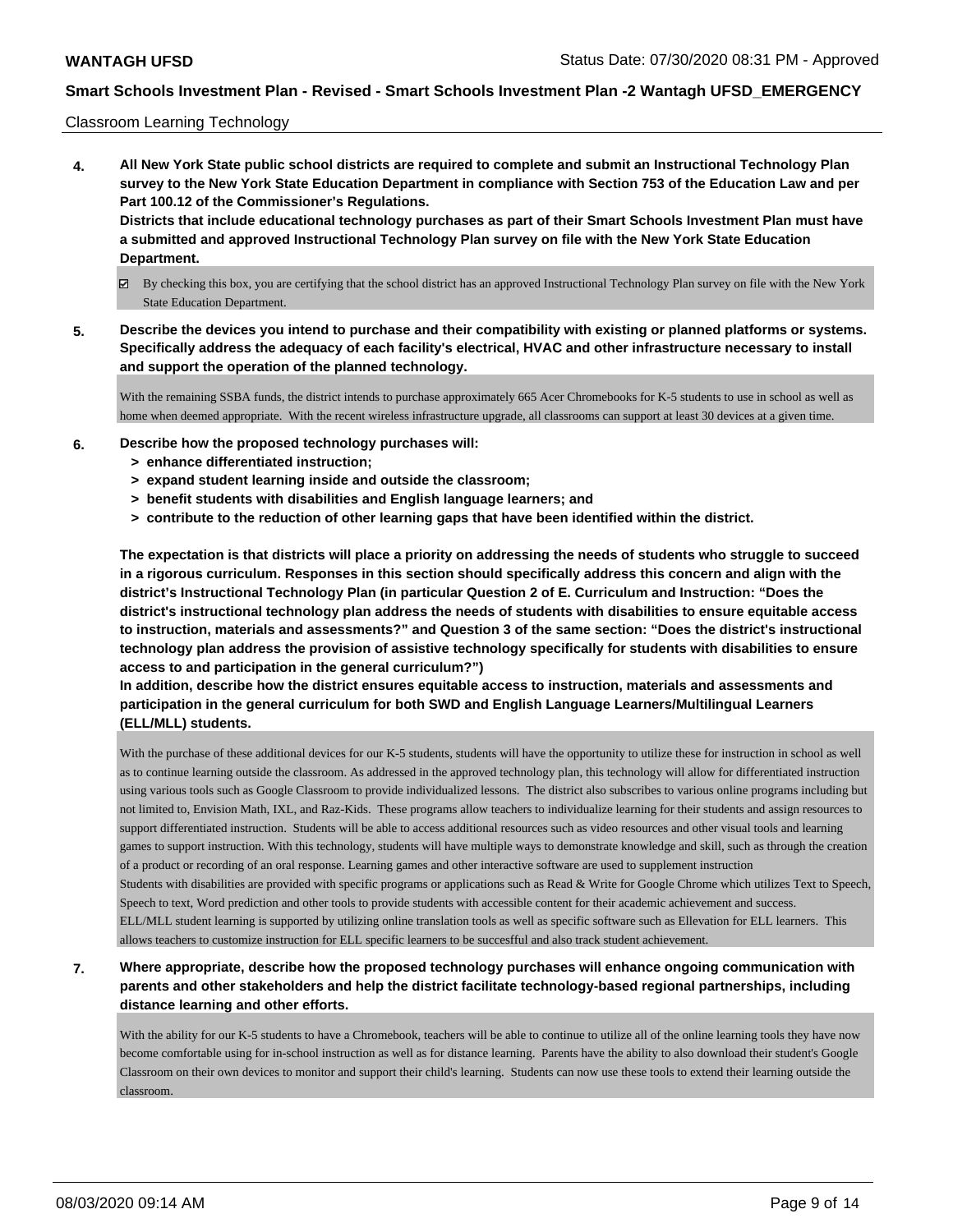Classroom Learning Technology

**8. Describe the district's plan to provide professional development to ensure that administrators, teachers and staff can employ the technology purchased to enhance instruction successfully.**

**Note: This response should be aligned and expanded upon in accordance with your district's response to Question 1 of F. Professional Development of your Instructional Technology Plan: "Please provide a summary of professional development offered to teachers and staff, for the time period covered by this plan, to support technology to enhance teaching and learning. Please include topics, audience and method of delivery within your summary."**

Professional development is constant and on-going. The district Instructional Technology Specialists have each designed a Google Classroom specifically for teachers to access virtual tutorials as well as search for resources to support instruction in their classrooms. Courses are designed and offered on specific topics including but not limited to, GSuite applications, Flipgrid, Wevideo, and other instructional tools for learning.

**9. Districts must contact one of the SUNY/CUNY teacher preparation programs listed on the document on the left side of the page that supplies the largest number of the district's new teachers to request advice on innovative uses and best practices at the intersection of pedagogy and educational technology.**

By checking this box, you certify that you have contacted the SUNY/CUNY teacher preparation program that supplies the largest number of your new teachers to request advice on these issues.

**9a. Please enter the name of the SUNY or CUNY Institution that you contacted.**

Stony Brook University

**9b. Enter the primary Institution phone number.**

(631) 632-7616

**9c. Enter the name of the contact person with whom you consulted and/or will be collaborating with on innovative uses of technology and best practices.**

Terry S. Earley, Ph.D.

**10. To ensure the sustainability of technology purchases made with Smart Schools funds, districts must demonstrate a long-term plan to maintain and replace technology purchases supported by Smart Schools Bond Act funds. This sustainability plan shall demonstrate a district's capacity to support recurring costs of use that are ineligible for Smart Schools Bond Act funding such as device maintenance, technical support, Internet and wireless fees, maintenance of hotspots, staff professional development, building maintenance and the replacement of incidental items. Further, such a sustainability plan shall include a long-term plan for the replacement of purchased devices and equipment at the end of their useful life with other funding sources.**

 $\boxtimes$  By checking this box, you certify that the district has a sustainability plan as described above.

**11. Districts must ensure that devices purchased with Smart Schools Bond funds will be distributed, prepared for use, maintained and supported appropriately. Districts must maintain detailed device inventories in accordance with generally accepted accounting principles.**

By checking this box, you certify that the district has a distribution and inventory management plan and system in place.

**12. Please detail the type, quantity, per unit cost and total cost of the eligible items under each sub-category.**

| Select the allowable expenditure | I Item to be Purchased                                              | Quantity | Cost per Item | <b>Total Cost</b> |
|----------------------------------|---------------------------------------------------------------------|----------|---------------|-------------------|
| type.                            |                                                                     |          |               |                   |
| Repeat to add another item under |                                                                     |          |               |                   |
| each type.                       |                                                                     |          |               |                   |
| <b>Laptop Computers</b>          | Acer Chromebook Spin 511 R752T-<br>C3M5 - 11.6                      | 667      | 338.00        | 225,446.00        |
| <b>Other Costs</b>               | Google Chrome Management Console<br>License - Education 667 3577022 | 667      | 23.85         | 15,907.95         |
| <b>Other Costs</b>               | l CDWG EDU White Glove Service for                                  | 667      | 13.00         | 8,671.00          |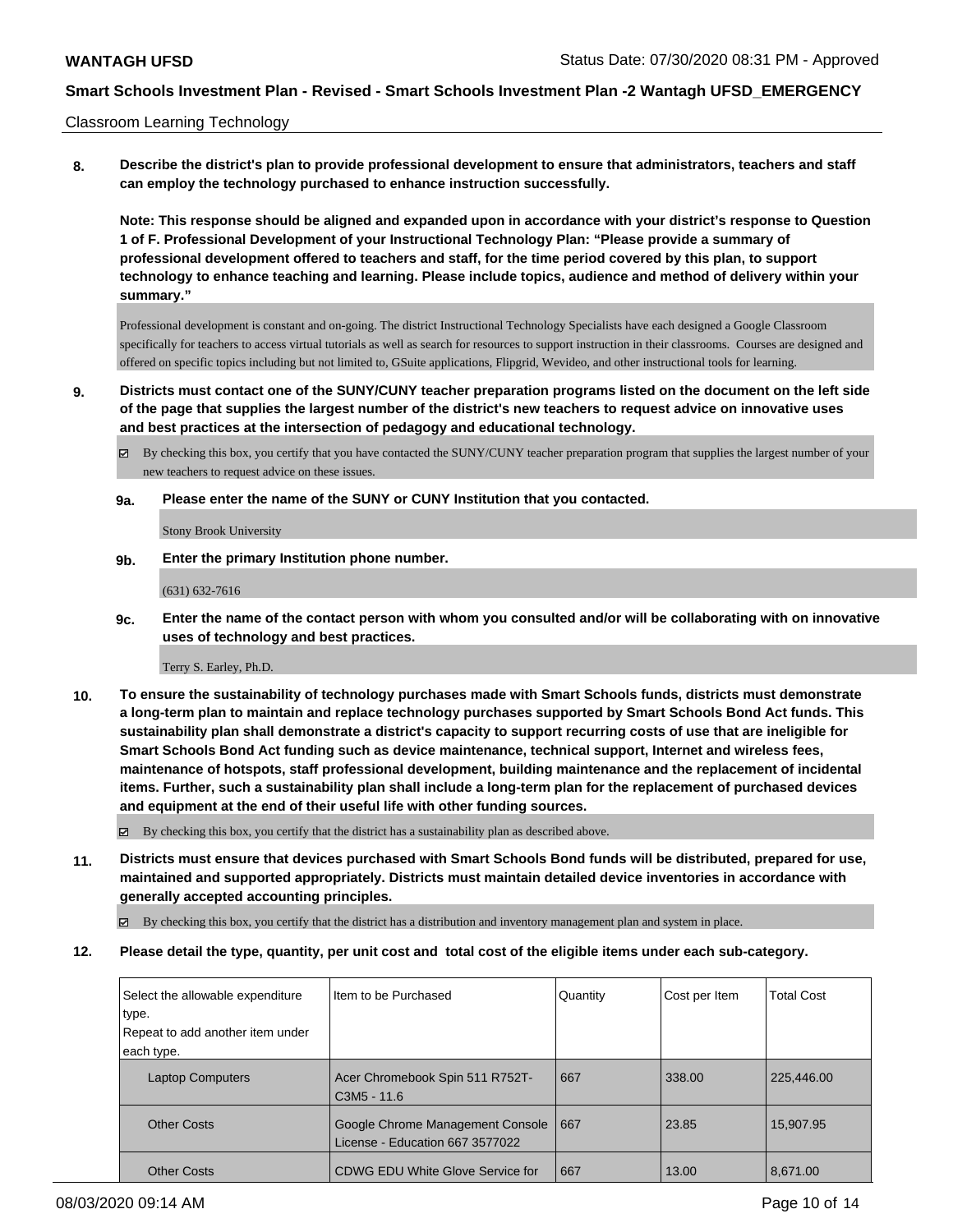Classroom Learning Technology

| Select the allowable expenditure<br>type.<br>Repeat to add another item under<br>each type. | Item to be Purchased                        | Quantity | Cost per Item | <b>Total Cost</b> |
|---------------------------------------------------------------------------------------------|---------------------------------------------|----------|---------------|-------------------|
|                                                                                             | Chromebooks and Chrome OS<br><b>Devices</b> |          |               |                   |
|                                                                                             |                                             | 2,001    | 374.85        | 250,025           |

# **13. Final 2014-15 BEDS Enrollment to calculate Nonpublic Sharing Requirement (no changes allowed.)**

|            | <b>Public Enrollment</b> | Nonpublic Enrollment | Total Enrollment | Nonpublic<br>Percentage |
|------------|--------------------------|----------------------|------------------|-------------------------|
| Enrollment | 3.115                    |                      | 3.115.00         | 0.00                    |

# **14. If you are submitting an allocation for Classroom Learning Technology complete this table.**

|                         | Public School Sub-Allocation | <b>Estimated Nonpublic Loan</b><br>Amount<br>(Based on Percentage Above) | <b>Estimated Total Public and</b><br>Nonpublic Sub-Allocation |
|-------------------------|------------------------------|--------------------------------------------------------------------------|---------------------------------------------------------------|
| Interactive Whiteboards | 0.00                         | 0.00                                                                     | 0.00                                                          |
| Computer Servers        | 0.00                         | 0.00                                                                     | 0.00                                                          |
| Desktop Computers       | 0.00                         | 0.00                                                                     | 0.00                                                          |
| <b>Laptop Computers</b> | 225,446.00                   | 0.00                                                                     | 225,446.00                                                    |
| <b>Tablet Computers</b> | 0.00                         | 0.00                                                                     | 0.00                                                          |
| <b>Other Costs</b>      | 24,578.95                    | 0.00                                                                     | 24,578.95                                                     |
| Totals:                 | 250,024.95                   | 0                                                                        | 250,025                                                       |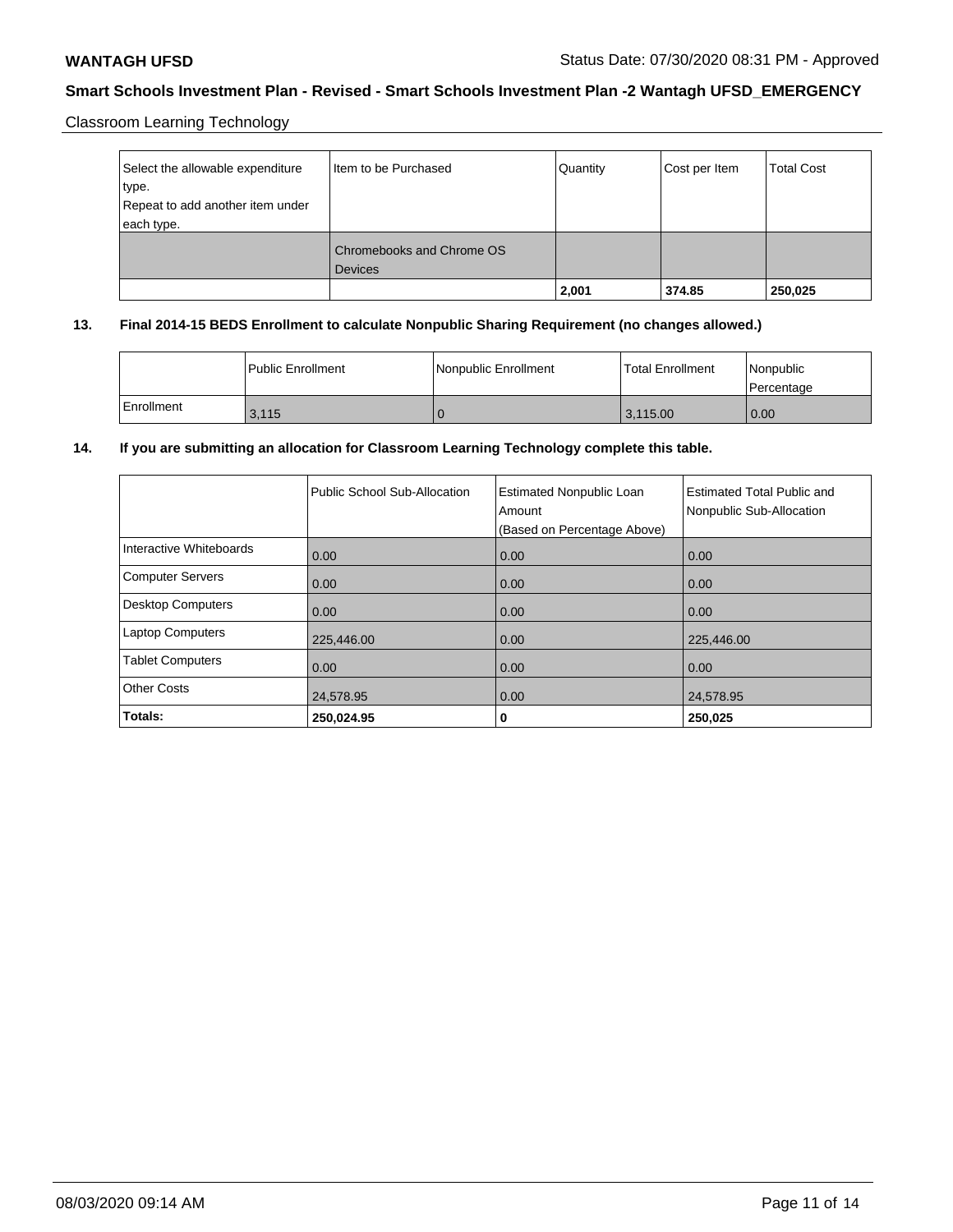### Pre-Kindergarten Classrooms

**1. Provide information regarding how and where the district is currently serving pre-kindergarten students and justify the need for additional space with enrollment projections over 3 years.**

(No Response)

- **2. Describe the district's plan to construct, enhance or modernize education facilities to accommodate prekindergarten programs. Such plans must include:**
	- **Specific descriptions of what the district intends to do to each space;**
	- **An affirmation that new pre-kindergarten classrooms will contain a minimum of 900 square feet per classroom;**
	- **The number of classrooms involved;**
	- **The approximate construction costs per classroom; and**
	- **Confirmation that the space is district-owned or has a long-term lease that exceeds the probable useful life of the improvements.**

(No Response)

**3. Smart Schools Bond Act funds may only be used for capital construction costs. Describe the type and amount of additional funds that will be required to support ineligible ongoing costs (e.g. instruction, supplies) associated with any additional pre-kindergarten classrooms that the district plans to add.**

(No Response)

**4. All plans and specifications for the erection, repair, enlargement or remodeling of school buildings in any public school district in the State must be reviewed and approved by the Commissioner. Districts that plan capital projects using their Smart Schools Bond Act funds will undergo a Preliminary Review Process by the Office of Facilities Planning.**

**Please indicate on a separate row each project number given to you by the Office of Facilities Planning.**

| Project Number |  |
|----------------|--|
| (No Response)  |  |
|                |  |

**5. Please detail the type, quantity, per unit cost and total cost of the eligible items under each sub-category.**

| Select the allowable expenditure | Item to be purchased | Quantity      | Cost per Item | <b>Total Cost</b> |
|----------------------------------|----------------------|---------------|---------------|-------------------|
| type.                            |                      |               |               |                   |
| Repeat to add another item under |                      |               |               |                   |
| each type.                       |                      |               |               |                   |
| (No Response)                    | (No Response)        | (No Response) | (No Response) | 0.00              |
|                                  |                      | U             | 0.00          |                   |

**6. If you have made an allocation for Pre-Kindergarten Classrooms, complete this table. Note that the calculated Total at the bottom of the table must equal the Total allocation for this category that you entered in the SSIP Overview overall budget.**

|                                          | Sub-Allocation |
|------------------------------------------|----------------|
| Construct Pre-K Classrooms               | (No Response)  |
| Enhance/Modernize Educational Facilities | (No Response)  |
| <b>Other Costs</b>                       | (No Response)  |
| Totals:                                  | 0.00           |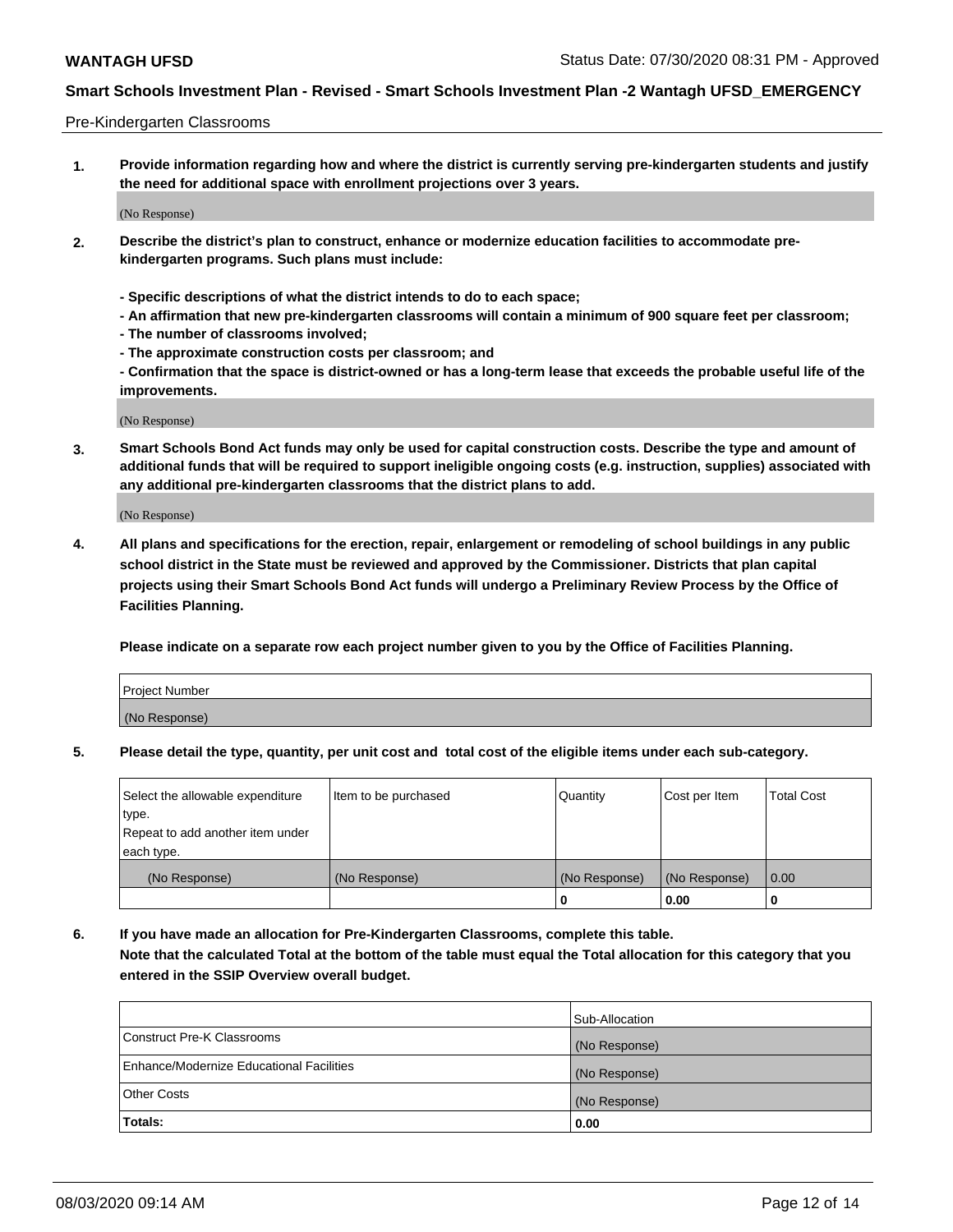Replace Transportable Classrooms

**1. Describe the district's plan to construct, enhance or modernize education facilities to provide high-quality instructional space by replacing transportable classrooms.**

(No Response)

**2. All plans and specifications for the erection, repair, enlargement or remodeling of school buildings in any public school district in the State must be reviewed and approved by the Commissioner. Districts that plan capital projects using their Smart Schools Bond Act funds will undergo a Preliminary Review Process by the Office of Facilities Planning.**

**Please indicate on a separate row each project number given to you by the Office of Facilities Planning.**

| Project Number |  |
|----------------|--|
|                |  |
|                |  |
|                |  |
| (No Response)  |  |
|                |  |
|                |  |

**3. For large projects that seek to blend Smart Schools Bond Act dollars with other funds, please note that Smart Schools Bond Act funds can be allocated on a pro rata basis depending on the number of new classrooms built that directly replace transportable classroom units.**

**If a district seeks to blend Smart Schools Bond Act dollars with other funds describe below what other funds are being used and what portion of the money will be Smart Schools Bond Act funds.**

(No Response)

**4. Please detail the type, quantity, per unit cost and total cost of the eligible items under each sub-category.**

| Select the allowable expenditure<br>∣type.     | Item to be purchased | Quantity      | Cost per Item | Total Cost |
|------------------------------------------------|----------------------|---------------|---------------|------------|
| Repeat to add another item under<br>each type. |                      |               |               |            |
| (No Response)                                  | (No Response)        | (No Response) | (No Response) | 0.00       |
|                                                |                      | u             | 0.00          |            |

**5. If you have made an allocation for Replace Transportable Classrooms, complete this table. Note that the calculated Total at the bottom of the table must equal the Total allocation for this category that you entered in the SSIP Overview overall budget.**

|                                                | Sub-Allocation |
|------------------------------------------------|----------------|
| Construct New Instructional Space              | (No Response)  |
| Enhance/Modernize Existing Instructional Space | (No Response)  |
| Other Costs                                    | (No Response)  |
| Totals:                                        | 0.00           |